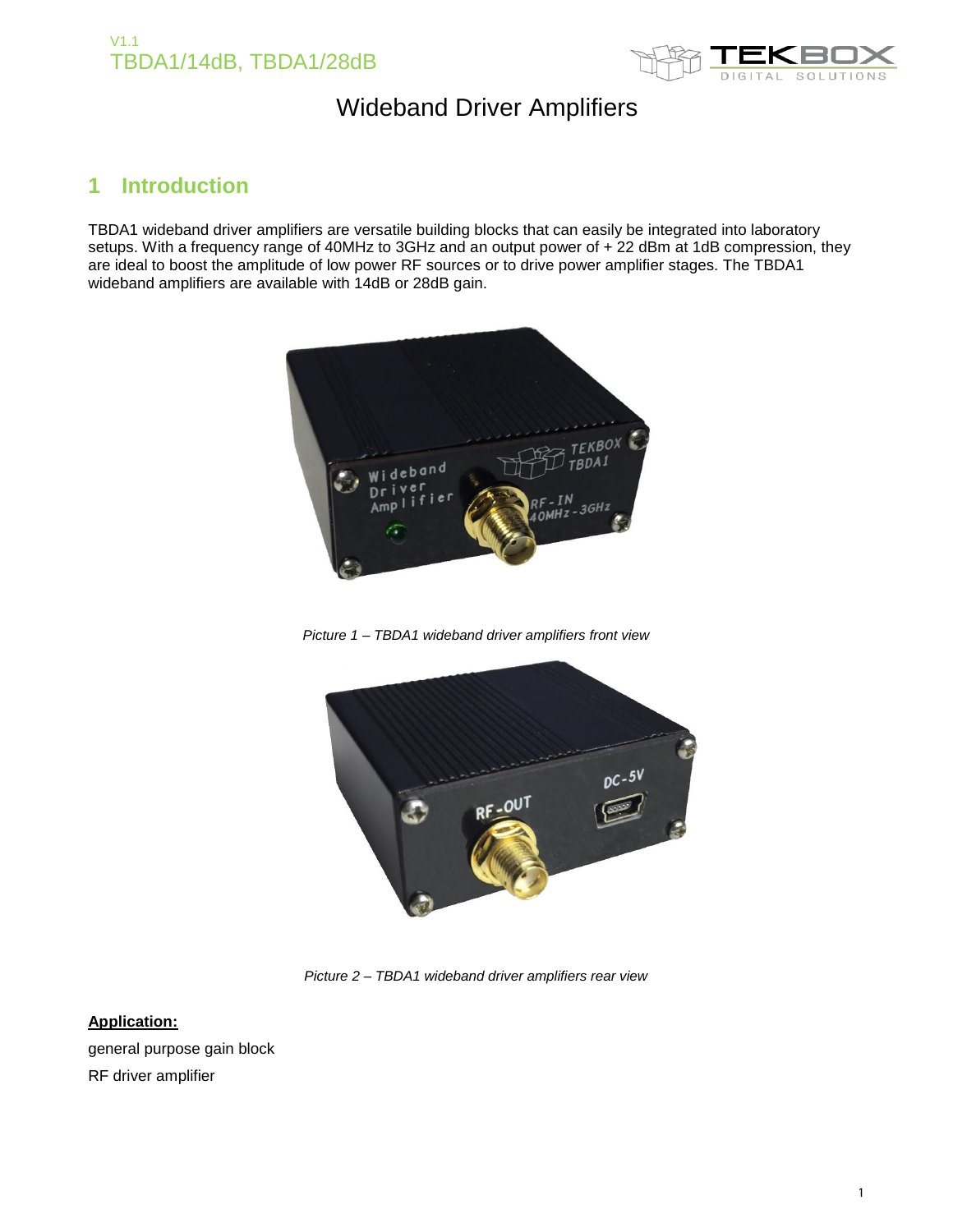



### **2 Electrical Specifications**

#### 2.1 TBDA1/14dB

#### **Technical Data:**

Input: 50 Ohm, SMA female

Output: 50 Ohm, SMA female

Nominal supply Voltage: 5V, typ. 115mA, Mini-USB-B connector

Maximum supply voltage: 5.5V

Maximum input power: +20dBm

1dB output compression point @ 40MHz: +21.5dBm

1dB output compression point @ 2 GHz: +22.5dBm

3 rd order output intercept point @ 40 MHz: +40dBm

3 rd order output intercept point @ 2 GHz: +43dBm

Reverse isolation S12: -20dB

Noise Figure: 3 … 4 dB

Gain:

| 25 MHz | 50 MHz    | 100 MHz | 500 MHz | 1 GHz   | $1.5$ GHz | 2 GHz   | 2.5 GHz | 3 GHz   |
|--------|-----------|---------|---------|---------|-----------|---------|---------|---------|
| 12dB   | $13.8$ dB | 14.2 dB | 14.2 dB | 14.3 dB | 14.3 dB   | 13.7 dB | 14.8 dB | 14.6 dB |



*Table 1 – TBDA1/14dB gain*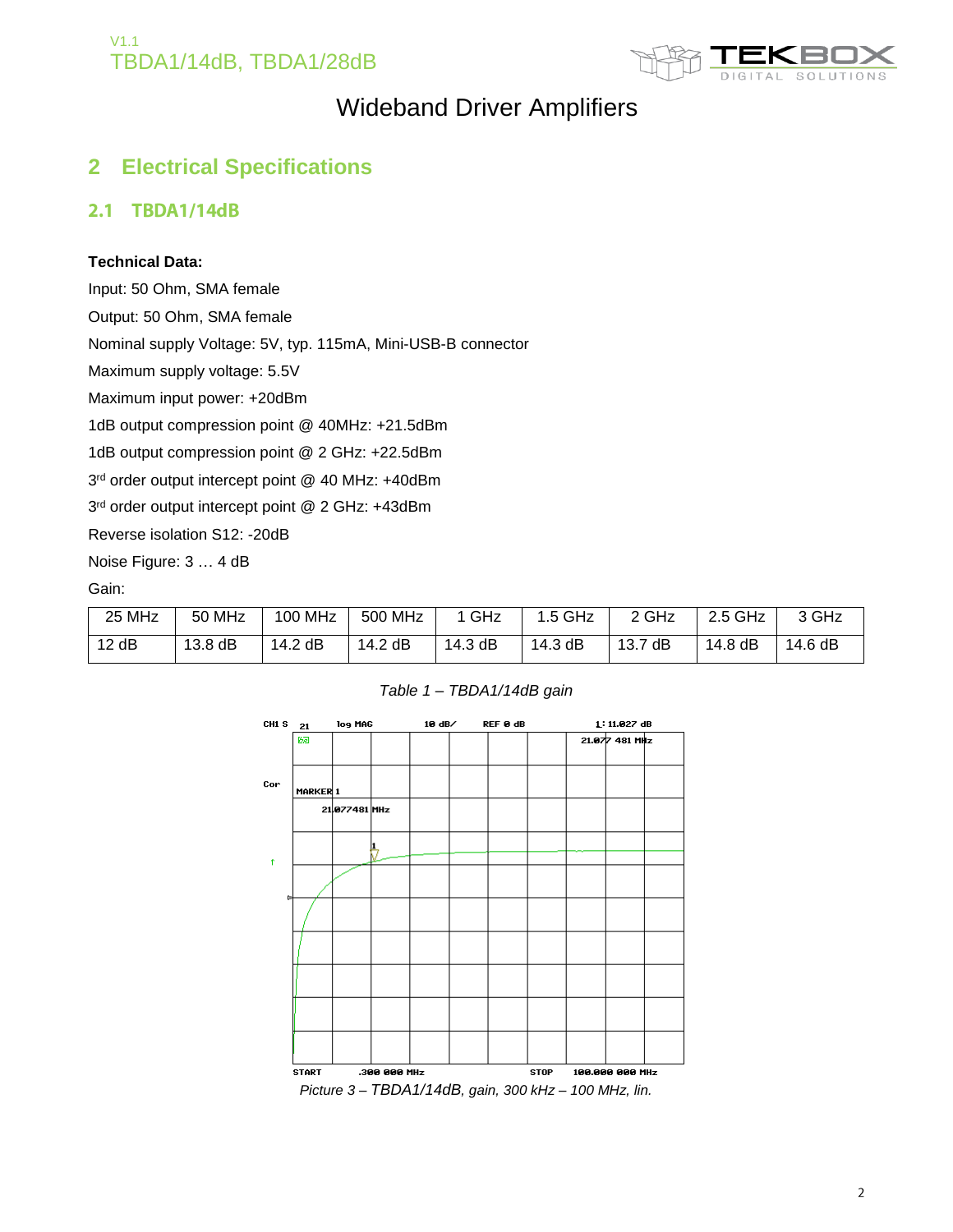



*Picture 4 – TBDA1/14dB, gain, 300 kHz – 3 GHz, lin.*



*Picture 5 – TBDA1/14dB, reverse isolation, 300 kHz – 3 GHz, lin.*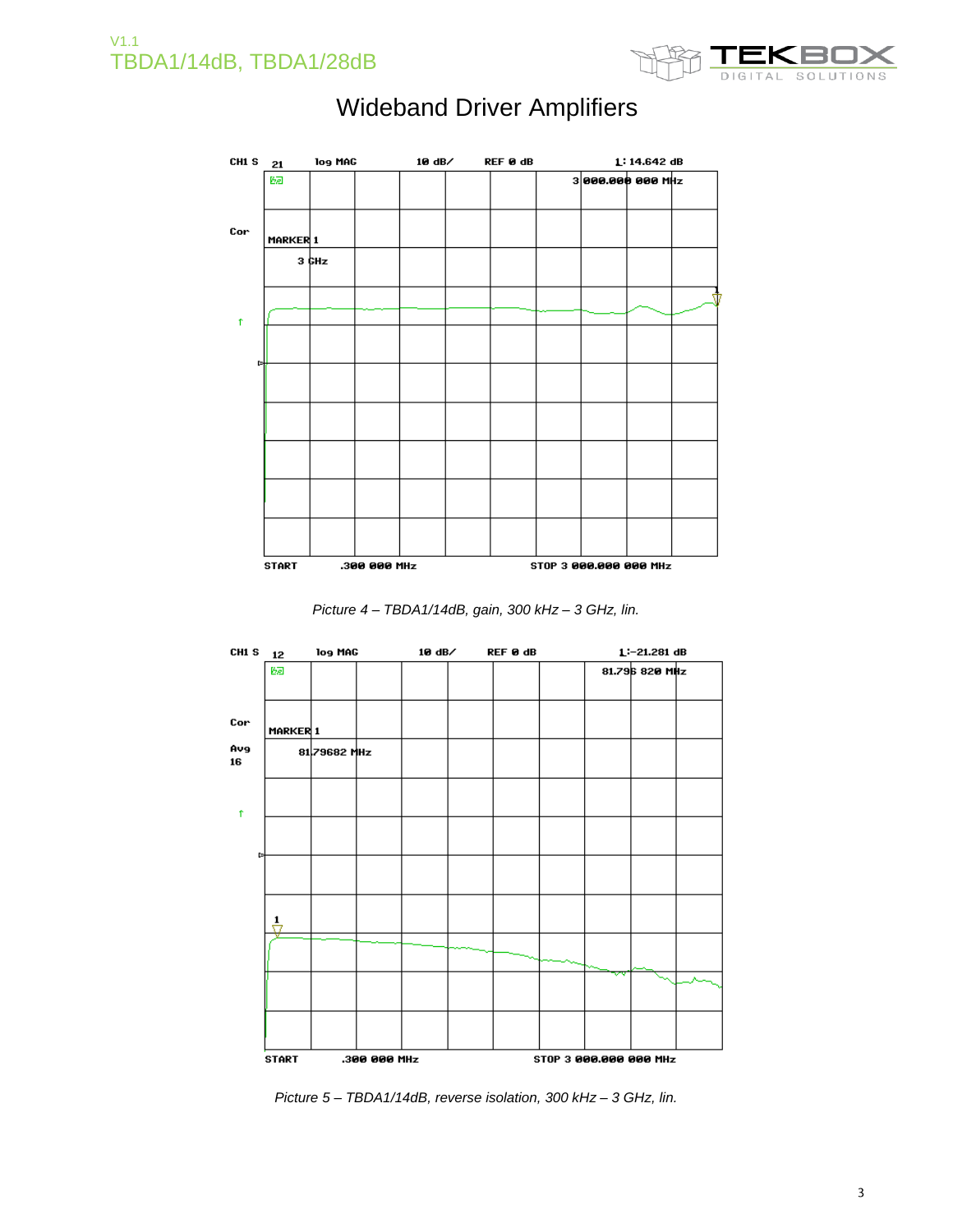



*Picture 6 – TBDA1/14dB, input return loss, lS11l, 300 kHz – 3 GHz, lin.*



*Picture 7 – TBDA1/14dB, output return loss, lS22l, 300 kHz – 3 GHz, lin.*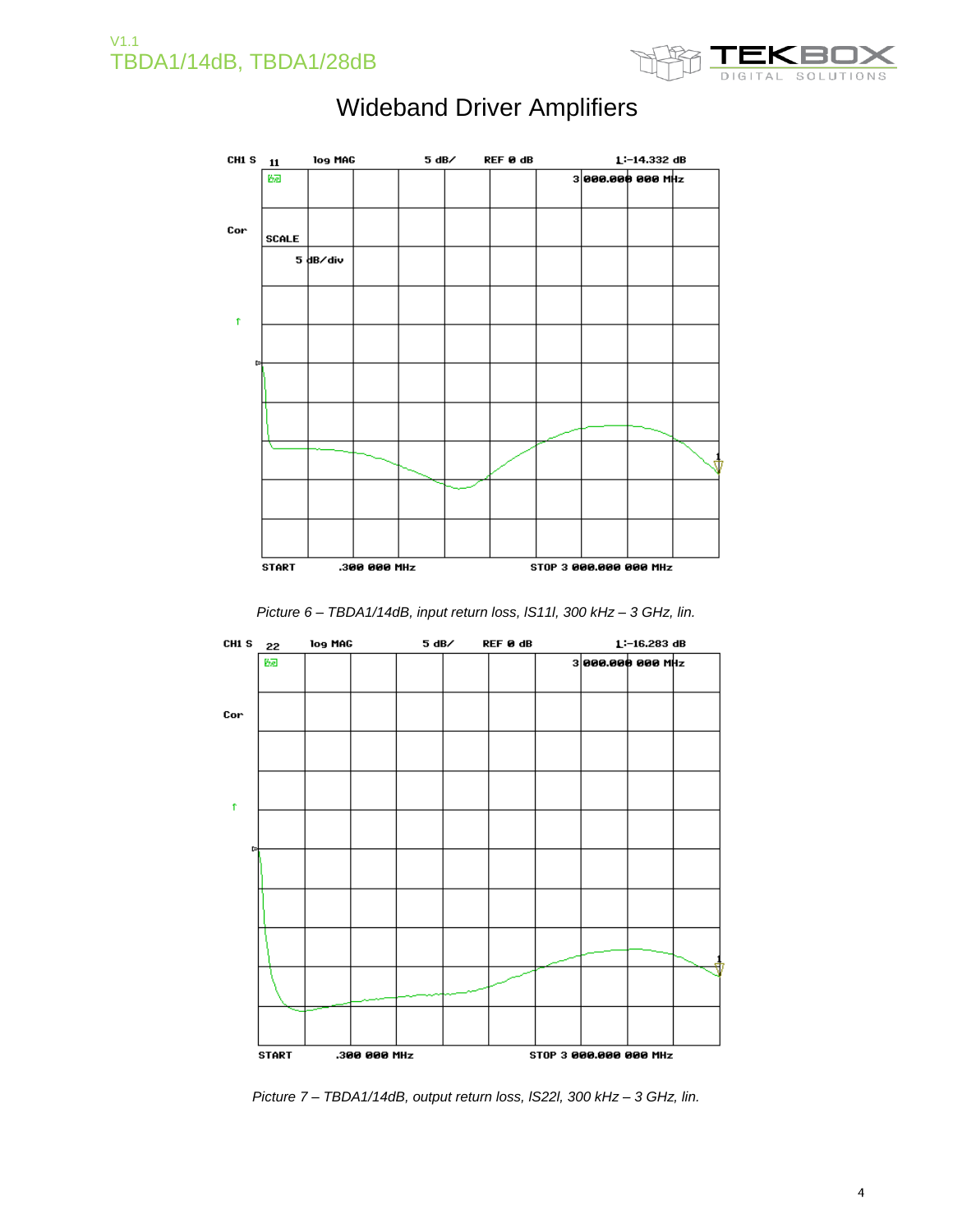

### 2.2 TBDA1/28dB

#### **Technical Data:**

Input: 50 Ohm, SMA female

Output: 50 Ohm, SMA female

Nominal supply Voltage: 5V, typ. 225mA, Mini-USB-B connector

Maximum supply voltage: 5.5V

Maximum input power: +6 dBm

1dB output compression point @ 40MHz: +21.5dBm

1dB output compression point @ 2 GHz: +22.5dBm

3 rd order output intercept point @ 40 MHz: +39.8dBm

3 rd order output intercept point @ 2 GHz: +42.8dBm

Reverse isolation S12: < -40dB

Noise Figure: 3.1 … 4.1 dB

Gain:

| 25 MHz | 50 MHz  | 100 MHz | 500 MHz | GHz     | $1.5$ GHz | <sup>ን</sup> GHz | 2.5 GHz | 3 GHz   |
|--------|---------|---------|---------|---------|-----------|------------------|---------|---------|
| 26 dB  | 28.4 dB | 28.6 dB | 28.6 dB | 28.8 dB | 28.3 dB   | 27.2dB           | 28.5 dB | 28.9 dB |

#### *Table 2 – TBDA1/28dB gain*



*Picture 8 – TBDA1/28dB, gain, 300 kHz – 100 MHz, lin.*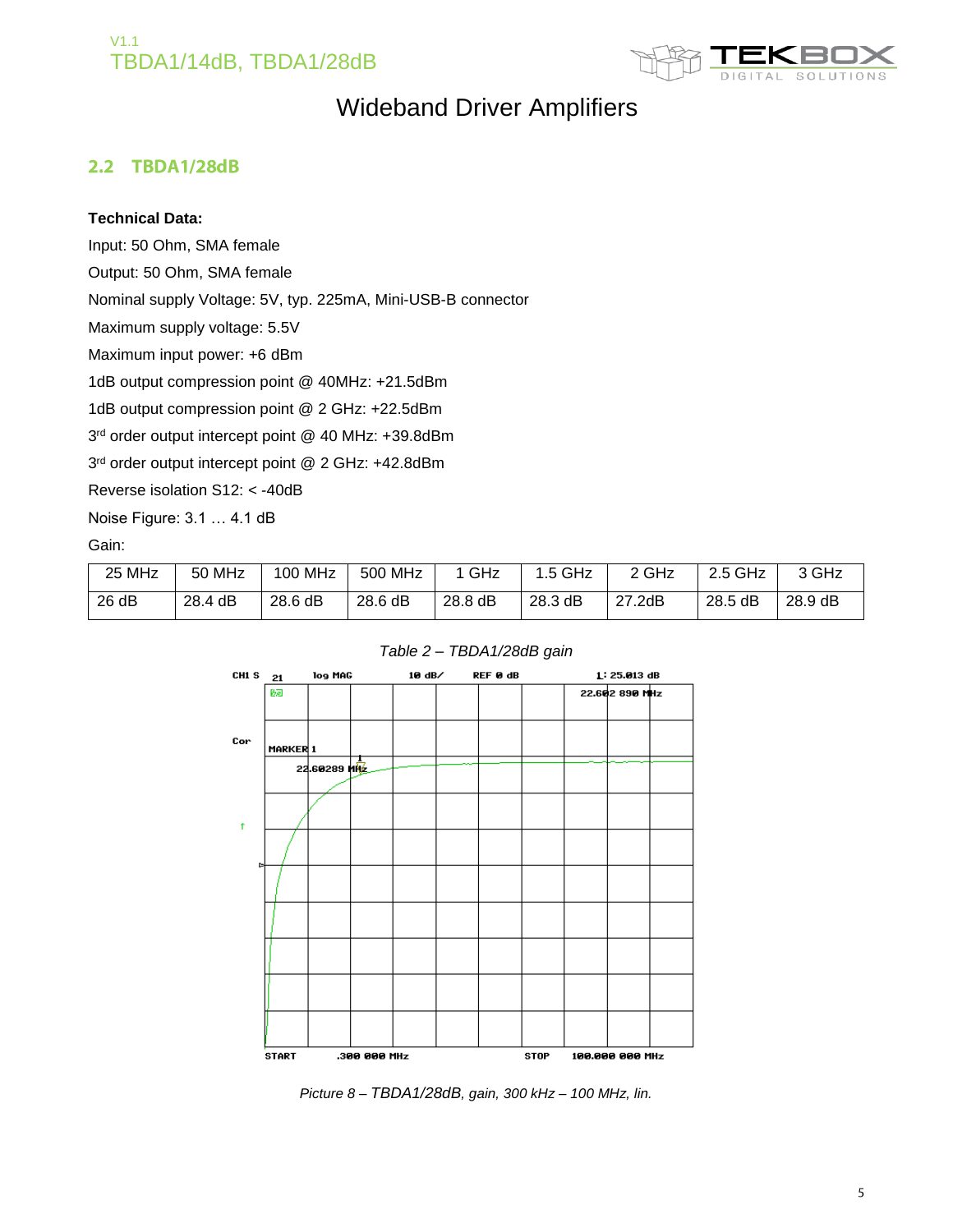



*Picture 9 – TBDA1/28dB, gain, 300 kHz – 3 GHz, lin.*



*Picture 10 – TBDA1/28dB, reverse isolation, 300 kHz – 3 GHz, lin.*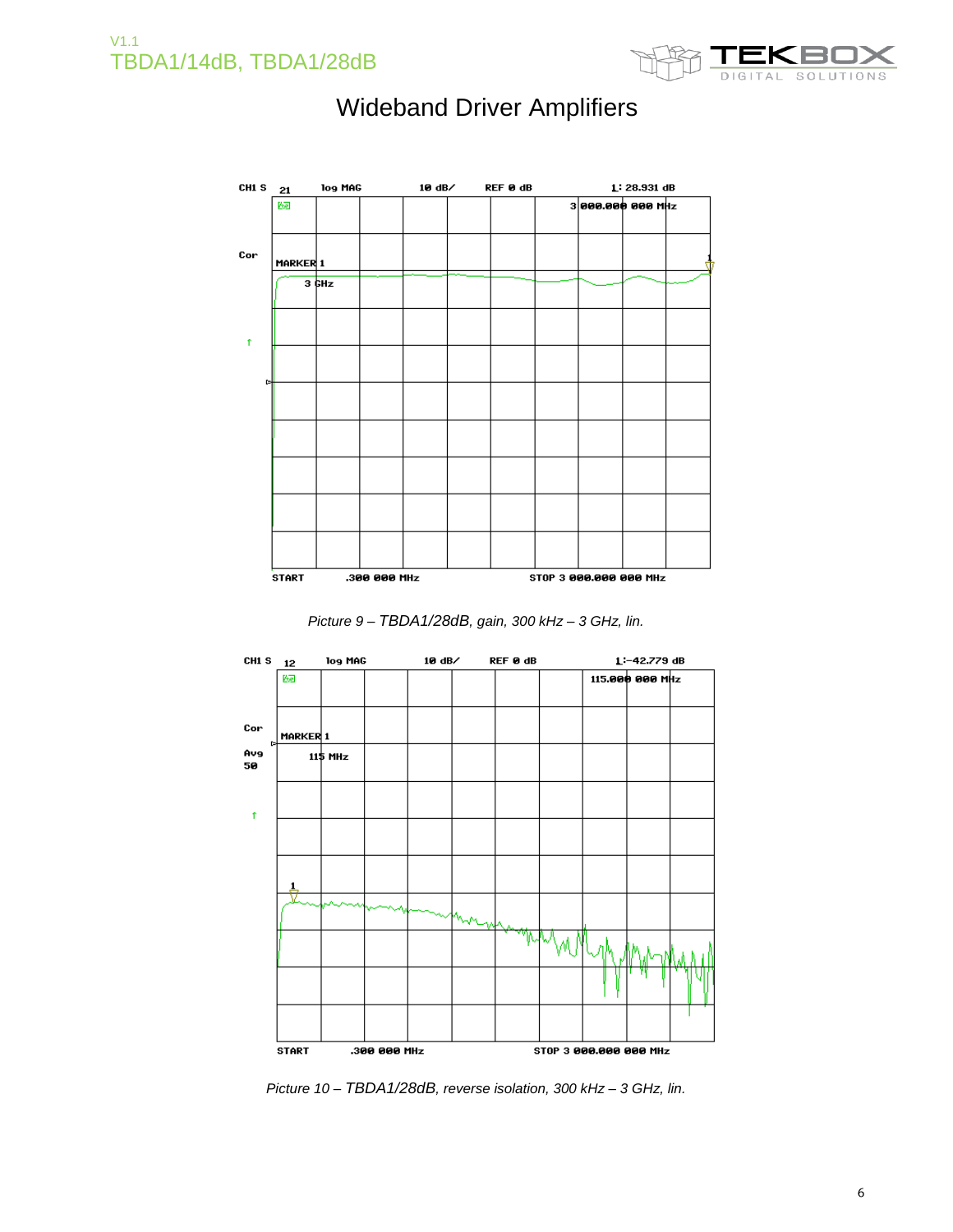



*Picture 11 – TBDA1/28dB, input return loss, lS11l, 300 kHz – 3 GHz, lin.*



*Picture 12 – TBDA1/28dB, output return loss, lS22l, 300 kHz – 3 GHz, lin.*